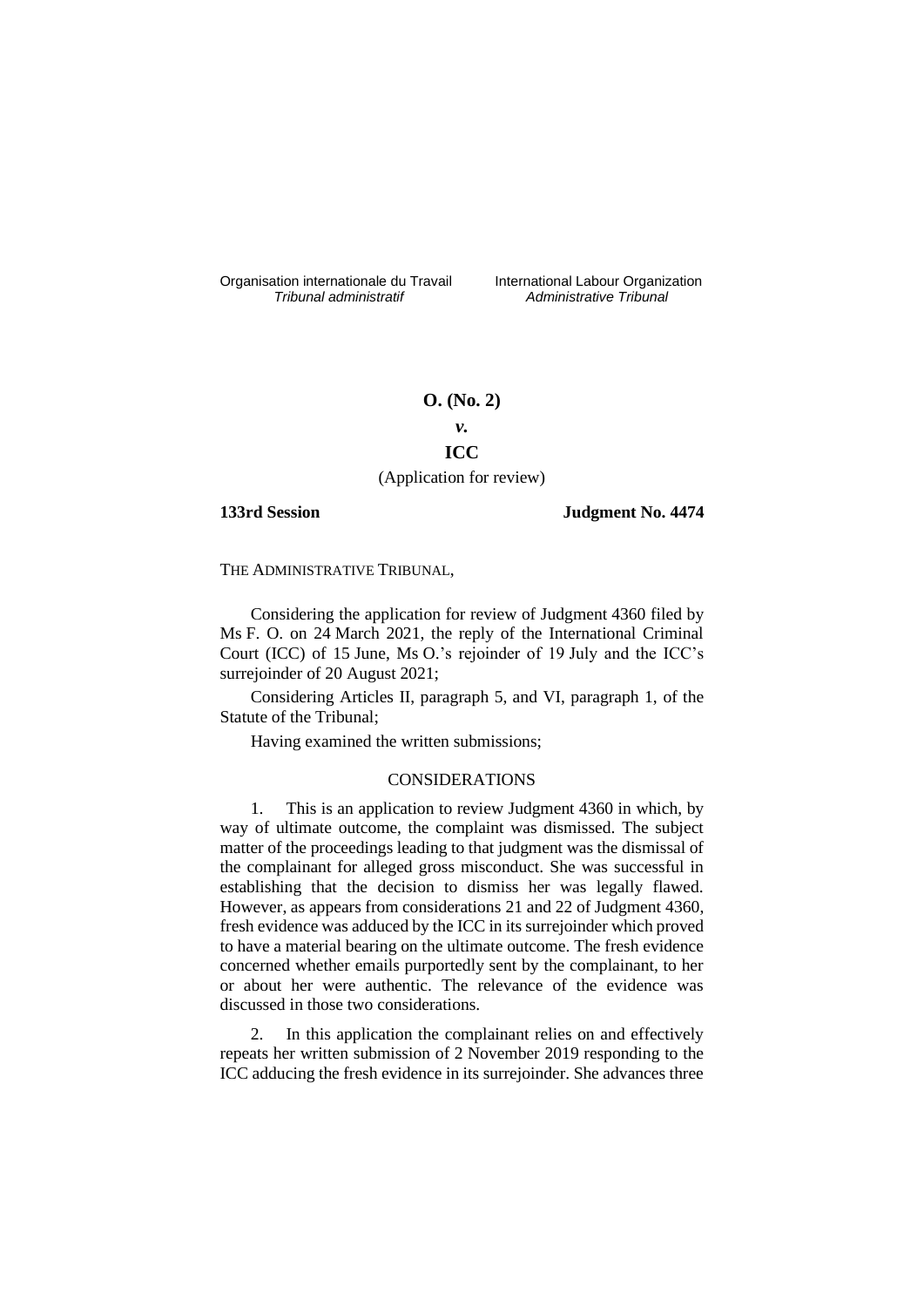### *Judgment No. 4474*

propositions to impugn Judgment 4360. The first is that the Tribunal acted in breach of its own procedural rules. The second is that the Tribunal breached her due process rights and the third is that the Tribunal acted in excess of its proper and lawful role in unfair dismissal cases.

The first proposition contains two parts. The first involves an analysis of the Rules governing the Tribunal's procedures and some case law. The essence of the argument is that the admission of the evidence was not authorised. However, the relevant question is whether it was prohibited. A legal aphorism deployed in some domestic legal systems is that rules of procedure should be a servant and not a master. It is apt to apply to this Tribunal. Ordinarily a judicial tribunal ought to be able to adopt procedures in a given case to meet the overriding objective of determining a fair, lawful and just outcome. Unless a particular procedure is prohibited expressly or by necessary implication by a normative legal document binding the judicial tribunal or by entrenched case law, the tribunal can on proper grounds adopt, as a matter of discretionary assessment, procedures to achieve that overriding objective. This Tribunal did so in the present case.

The second part of the first proposition is repetitive of the third proposition. It is that the lawfulness of a decision to dismiss a staff member must be assessed by reference to then known facts, that is, known at the time the decision was made. In consideration 21 of Judgment 4360, the force of this contention is acknowledged. But this argument misses the point. The Tribunal determined in consideration 11 there were two vitiating errors in the approach of the Prosecutor when deciding to dismiss the complainant. The subsequent analysis in the judgment from that consideration to consideration 19 concerned the decision to dismiss by reference to then known facts or matters, that is known at the time the decision was made. In consideration 20 of Judgment 4360 the Tribunal observed that ordinarily it would then be appropriate to consider whether the complainant should be reinstated and the financial consequences of the unlawful dismissal. In this respect the approach of the Tribunal was in accordance with its established case law. The fresh evidence adduced in the surrejoinder was thereafter deployed by the Tribunal to assess and decide what relief was appropriate. Necessarily that decision must be made by reference to facts and circumstances known at the time of the assessment, which may include facts and circumstances that were not known when the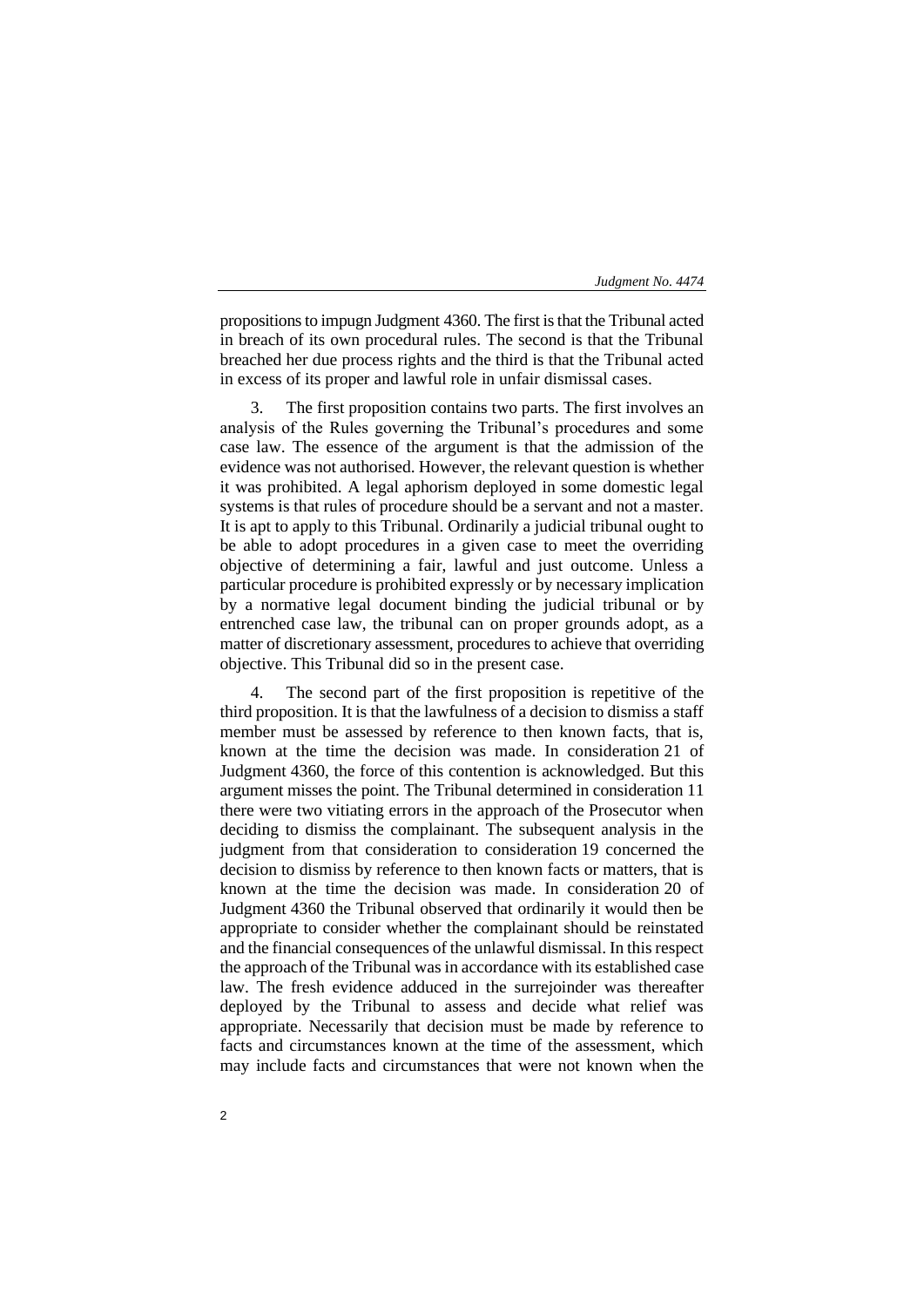*Judgment No. 4474*

decision to dismiss was made. Very commonly this would entail an assessment, in a case of unlawful dismissal, whether an order of reinstatement was appropriate. That, in turn, often raises for consideration the passage of time between the dismissal and when a remedy is being considered, including the possible prejudice to the organisation if reinstatement were ordered. While this case was extremely unusual if not extraordinary, it simply cannot be suggested that the fresh evidence in this case was not relevant to remedy. It was and that was the use made of it by the Tribunal.

5. Obviously, the preceding commentary is subject to the Tribunal's obligation to ensure a fair hearing, which is the gravamen of the complainant's second proposition in this application for review. She now asserts that "the admission of the fresh evidence breached [her] right to test the evidence against her". In her November 2019 written submissions she made the bare assertion that the fresh evidence had been "illegally obtained by cyber criminals to serve their agenda". But the important point is that the complainant did not say in the November 2019 written submissions she wanted an opportunity to test, supplement or counter the evidence in whatever way she believed might forensically advantage her and she needed time to do so. Her submissions were singularly silent on this topic. Doubtlessly the Tribunal would have given any such request earnest consideration and most likely would have granted it, given the significance of the evidence, and reassessed, if requested, time limits then in place for submissions. The complainant elected simply to challenge the evidence by argumentation and not further evidence. That was a choice she made. There was no breach of the complainant's due process rights. Moreover, the complainant, even in the present proceedings, fails to offer the further evidence that she was allegedly prevented from submitting in the previous proceedings.

6. It has been unnecessary, in this judgment, to evaluate the complainant's submissions by reference to well established limitations arising from the admissible grounds of review, a point emphasised by the ICC in its submissions in this application for review.

7. The application for review should be dismissed though no costs order should be made in favour of the ICC as it requests in its submissions.